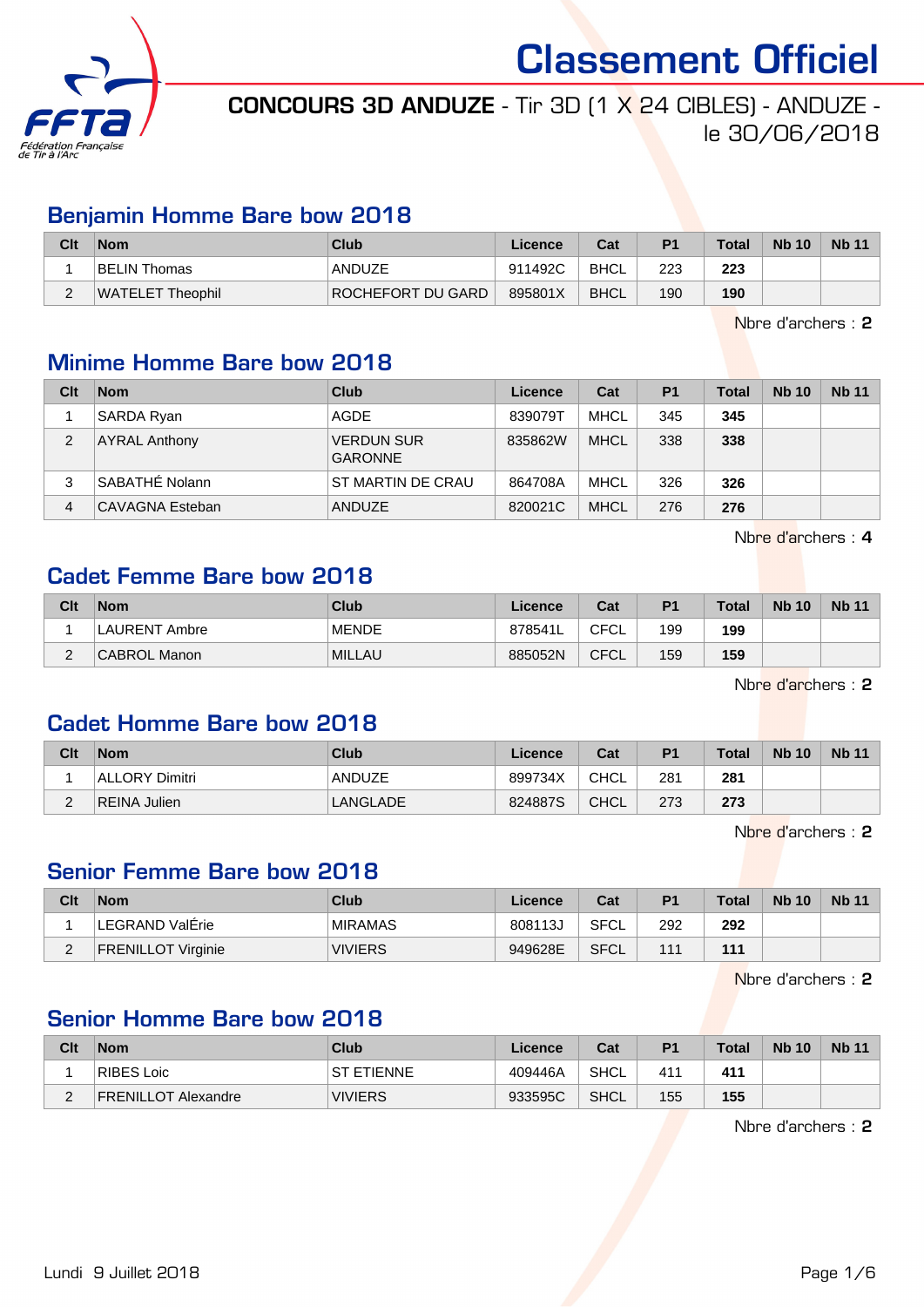

# CONCOURS 3D ANDUZE - Tir 3D (1 X 24 CIBLES) - ANDUZE le 30/06/2018

#### Vétéran Femme Bare bow 2018

| Clt           | <b>Nom</b>                        | Club                                | Licence | Cat          | P <sub>1</sub> | <b>Total</b> | <b>Nb 10</b> | <b>Nb 11</b> |
|---------------|-----------------------------------|-------------------------------------|---------|--------------|----------------|--------------|--------------|--------------|
|               | <b>CARCENAC - ROGER Catherine</b> | <b>GONFARON</b>                     | 691993S | <b>VFCL</b>  | 328            | 328          |              |              |
| $\mathcal{P}$ | <b>AYRAL Corinne</b>              | <b>VERDUN SUR</b><br><b>GARONNE</b> | 876563L | <b>VFCL</b>  | 309            | 309          |              |              |
| 3             | <b>TRANCHIMAND Roselyne</b>       | <b>BONNIEUX</b>                     | 362485F | <b>SVFCL</b> | 247            | 247          |              |              |
| 4             | LE BOZEC Sylvie                   | ST PIERRE DU CHAMP                  | 841710C | <b>VFCL</b>  | 157            | 157          |              |              |

Nbre d'archers : 4

### Vétéran Homme Bare bow 2018

| Clt | <b>Nom</b>              | Club               | Licence | Cat          | <b>P1</b> | <b>Total</b> | <b>Nb 10</b> | <b>Nb 11</b> |
|-----|-------------------------|--------------------|---------|--------------|-----------|--------------|--------------|--------------|
|     | PAGNUCCO Bernard        | SAINT-RAPHAEL      | 262207H | <b>SVHCL</b> | 379       | 379          |              |              |
| 2   | <b>LAVIE Richard</b>    | LABLACHERE         | 739611A | <b>VHCL</b>  | 334       | 334          |              |              |
| 3   | ⊦GILBERT Jean           | <b>PEYNIER</b>     | 885924L | <b>VHCL</b>  | 305       | 305          |              |              |
| 4   | <b>HENRY Herve</b>      | CAVAILLON          | 936888G | <b>VHCL</b>  | 299       | 299          |              |              |
| 5   | <b>BOSATELLI Didier</b> | ANDUZE             | 857589M | <b>VHCL</b>  | 264       | 264          |              |              |
| 6   | <b>DUPONT Alain</b>     | ST PIERRE DU CHAMP | 918975L | <b>SVHCL</b> | 172       | 172          |              |              |

Nbre d'archers : 6

#### Senior Femme Arc à poulies nu 2018

| Clt | <b>Nom</b>                   | Club          | Licence | $R_{\rm eff}$<br>ual | D <sub>1</sub> | Total | <b>N<sub>b</sub></b><br>10 | <b>Nb 11</b> |
|-----|------------------------------|---------------|---------|----------------------|----------------|-------|----------------------------|--------------|
|     | `Gaer<br>PHII<br><b>IDDE</b> | <b>ROBION</b> | 330848T | <b>SFCC</b>          | 395            | 395   |                            |              |

Nbre d'archers : 1

# Vétéran Homme Arc à poulies nu 2018

| Clt | <b>Nom</b>              | Club               | Licence | Cat          | P <sub>1</sub> | Total | <b>Nb 10</b> | <b>Nb 11</b> |
|-----|-------------------------|--------------------|---------|--------------|----------------|-------|--------------|--------------|
|     | <b>INAREJOS Ricardo</b> | <b>BONNIEUX</b>    | 402573E | <b>SVHCO</b> | 422            | 422   |              |              |
| 2   | COQUEL Jean-Claude      | AGDE               | 397811D | <b>SVHCO</b> | 400            | 400   |              |              |
|     | <b>RIVOALLAN Bruno</b>  | LANGLADE           | 887449U | <b>SVHCO</b> | 329            | 329   |              |              |
| 4   | LE BOZEC Jean Jacques   | ST PIERRE DU CHAMP | 736767J | <b>SVHCO</b> | 311            | 311   |              |              |

Nbre d'archers : 4

# Senior Femme Arc Droit 2018

| Clt    | <b>Nom</b>             | Club          | Licence | Cat         | P <sub>1</sub> | Total | <b>Nb 10</b> | <b>Nb 11</b> |
|--------|------------------------|---------------|---------|-------------|----------------|-------|--------------|--------------|
|        | CANELHO Nathalie       | <b>PRIVAS</b> | 763294T | <b>SFAD</b> | 155            | 155   |              |              |
| c<br>∠ | <b>SARDA Angelique</b> | <b>AGDE</b>   | 880741C | <b>SFAD</b> | 151            | 151   |              |              |
|        | MAYMARD Sabrina        | MILLAU        | 400257M | <b>SFAD</b> | 132            | 132   |              |              |

Nbre d'archers : 3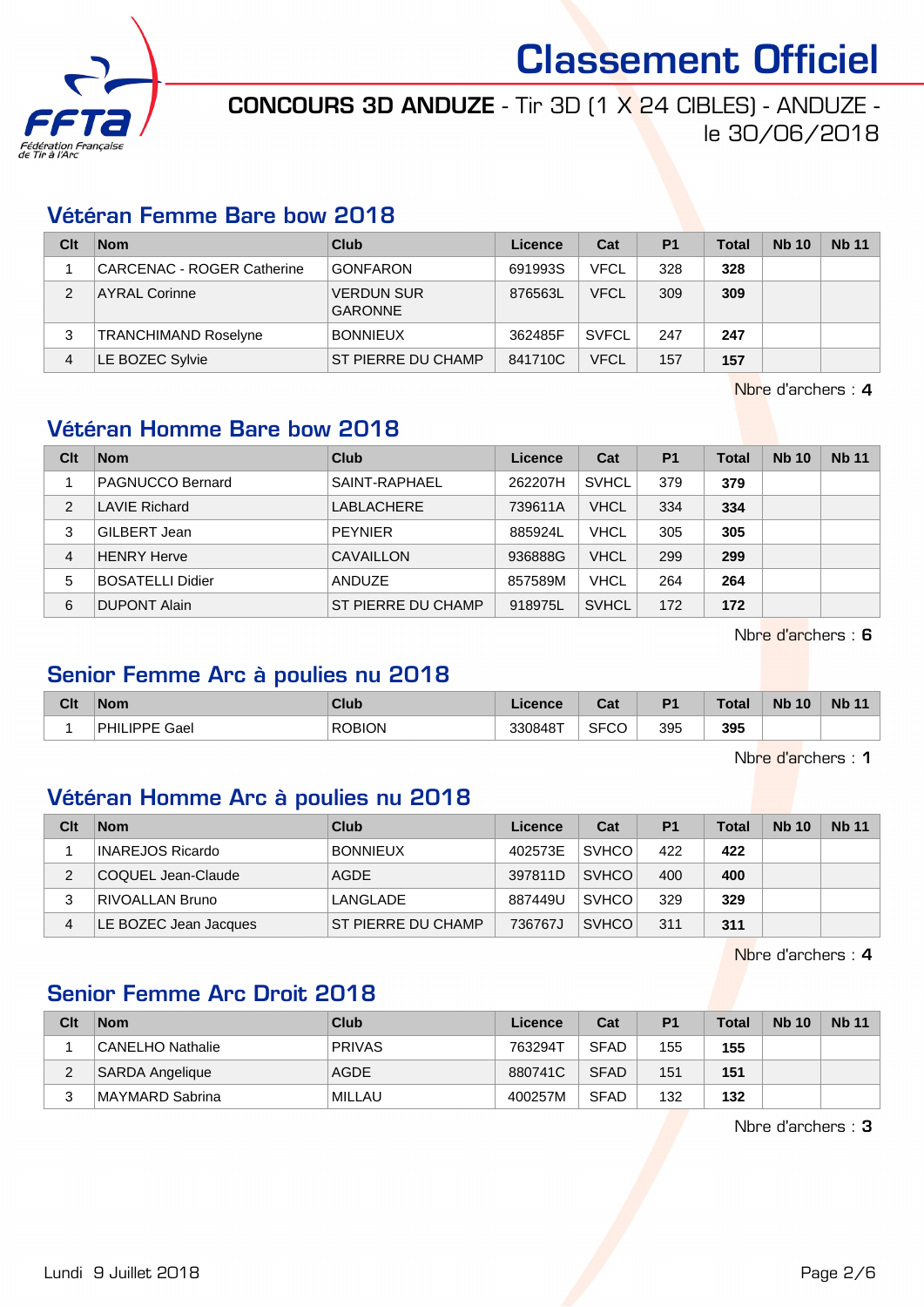

# CONCOURS 3D ANDUZE - Tir 3D (1 X 24 CIBLES) - ANDUZE le 30/06/2018

#### Senior Homme Arc Droit 2018

| Clt | <b>Nom</b> | Club        | noner<br>ᄓᆡᇅ | <b>Column</b><br>uai | D <sub>1</sub> | <b>Total</b>  | <b>Nb</b><br>10 | <b>Nb</b> |
|-----|------------|-------------|--------------|----------------------|----------------|---------------|-----------------|-----------|
|     | Claude     | <b>AGDE</b> | 882266K      | <b>SHAD</b>          | 243<br>$\sim$  | 243<br>$\sim$ |                 |           |

Nbre d'archers : 1

#### Vétéran Femme Arc Droit 2018

| Clt | <b>Nom</b>           | Club         | .icence | ◠fi<br>val | P <sub>1</sub> | <b>Total</b> | <b>Nb</b><br>10 | Nb <sub>1</sub> |
|-----|----------------------|--------------|---------|------------|----------------|--------------|-----------------|-----------------|
|     | 'oelle<br>BAR<br>≀B⊩ | AGDE<br>____ | 838677F | VFAD       | 180            | 180          |                 |                 |

Nbre d'archers : 1

#### Vétéran Homme Arc Droit 2018

| Clt            | <b>Nom</b>              | <b>Club</b>                       | Licence | Cat          | P <sub>1</sub> | Total | <b>Nb 10</b> | <b>Nb 11</b> |
|----------------|-------------------------|-----------------------------------|---------|--------------|----------------|-------|--------------|--------------|
| 1              | <b>GARDEUR Regis</b>    | <b>GRAULHET</b>                   | 627320V | <b>SVHAD</b> | 357            | 357   |              |              |
| 2              | <b>GIRARD Philippe</b>  | <b>PUY SAINTE</b><br>REPARADE ARR | 413536W | <b>VHAD</b>  | 312            | 312   |              |              |
| 3              | <b>BARBIER Jean Luc</b> | LA TOUR D'AIGUES                  | 710312D | <b>VHAD</b>  | 302            | 302   |              |              |
| 4              | <b>MAUBON Eric</b>      | PIERRELATTE                       | 703178Z | <b>VHAD</b>  | 286            | 286   |              |              |
| 5              | <b>TRIBOT Gilles</b>    | <b>AGDE</b>                       | 797011S | <b>VHAD</b>  | 249            | 249   |              |              |
| 6              | <b>AYRAL Patrice</b>    | VERDUN SUR<br><b>GARONNE</b>      | 714900R | <b>SVHAD</b> | 242            | 242   |              |              |
| $\overline{7}$ | <b>LACLAUTRE Pascal</b> | RODEZ                             | 278085S | <b>SVHAD</b> | 238            | 238   |              |              |
| 8              | <b>FAVENNEC Johnny</b>  | <b>SORGUES</b>                    | 883182F | <b>VHAD</b>  | 218            | 218   |              |              |
| 9              | <b>SENELLIER Jacky</b>  | LANGLADE                          | 280364U | <b>SVHAD</b> | 217            | 217   |              |              |
| 10             | <b>PALADAN Patrick</b>  | ROCHEFORT DU GARD                 | 714227J | <b>VHAD</b>  | 214            | 214   |              |              |
| 11             | <b>BLANC Jean</b>       | <b>BONNIEUX</b>                   | 000379M | <b>SVHAD</b> | 192            | 192   |              |              |
| 12             | <b>PRAUD Claude</b>     | <b>MILLAU</b>                     | 255206Y | <b>SVHAD</b> | 184            | 184   |              |              |
| 13             | <b>FLORENCE Olivier</b> | ANDUZE                            | 864067D | <b>SVHAD</b> | 132            | 132   |              |              |

Nbre d'archers : 13

# Cadet Femme Arc Libre 2018

| Clt         | <b>Nom</b>        | Club        | Licence | Cat         | <b>P1</b> | <b>Total</b> | <b>Nb 10</b> | <b>Nb 11</b> |
|-------------|-------------------|-------------|---------|-------------|-----------|--------------|--------------|--------------|
|             | GUERRE Mathilde   | AGDE        | 879576L | <b>CFTL</b> | 450       | 450          |              |              |
| $\sim$<br>▃ | <b>BRUN Manon</b> | PIERRELATTE | 925388G | <b>CFTL</b> | 411       | 411          |              |              |

Nbre d'archers : 2

# Cadet Homme Arc Libre 2018

| Clt | <b>Nom</b>      | Club        | icence  | ่ ี่ ี่ ่า ่<br>va. | D <sub>1</sub> | T <sub>0</sub><br>otal | <b>Nb</b><br>10 | <b>Nb 11</b> |
|-----|-----------------|-------------|---------|---------------------|----------------|------------------------|-----------------|--------------|
|     | Maxime<br>1 H ( | <b>AGDE</b> | 887389D | CHTL                | 444            | 444                    |                 |              |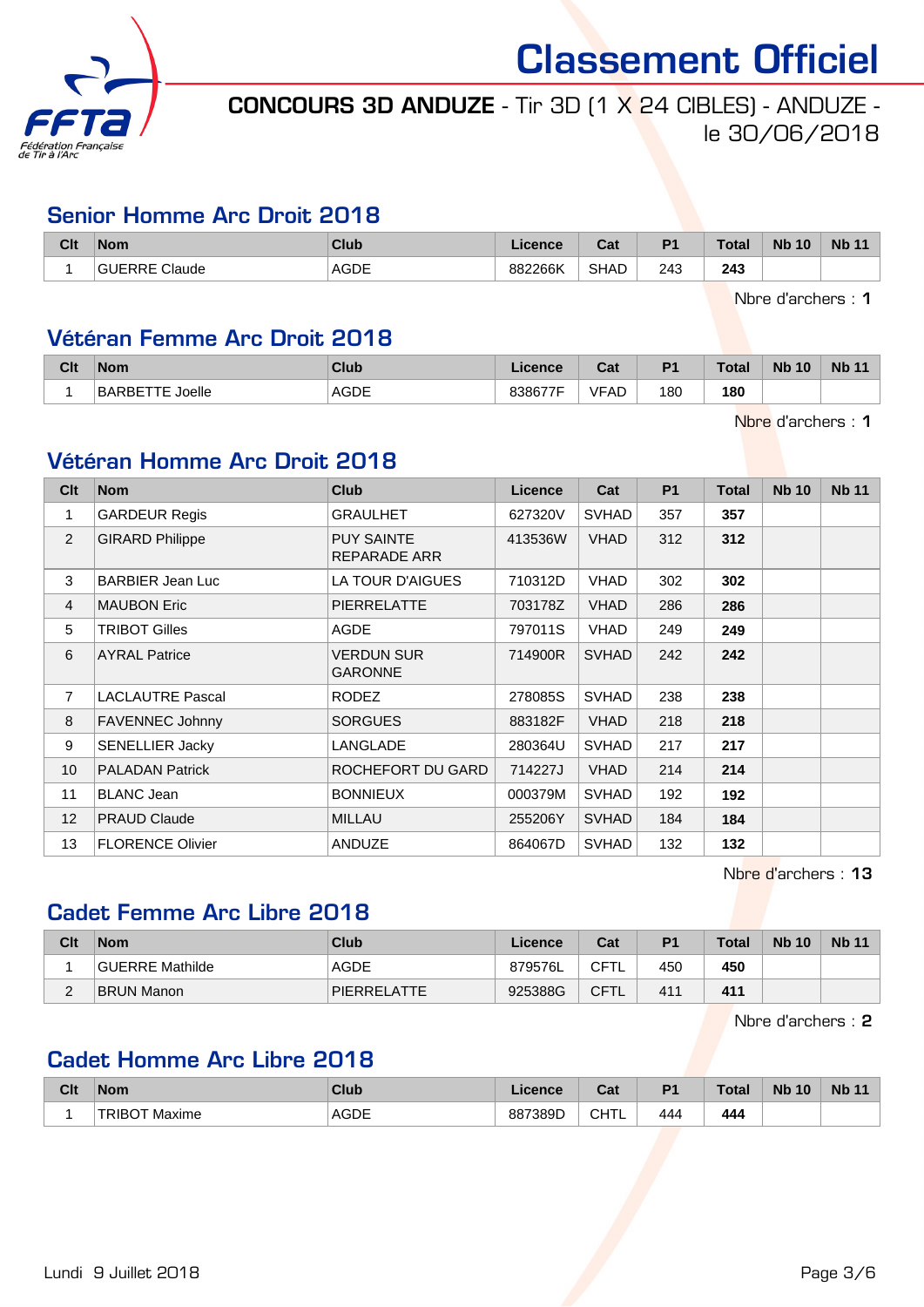

# CONCOURS 3D ANDUZE - Tir 3D (1 X 24 CIBLES) - ANDUZE le 30/06/2018

#### Cadet Homme Arc Libre 2018 (Suite)

| Clt | <b>Nom</b>   | Club              | Licence | Cat         | D <sub>1</sub> | <b>Total</b> | <b>Nb 10</b> | <b>N<sub>b</sub></b> |
|-----|--------------|-------------------|---------|-------------|----------------|--------------|--------------|----------------------|
|     | AVIE<br>Theo | <b>LABLACHERE</b> | 740752R | <b>CHTL</b> | 348            | 348          |              |                      |

Nbre d'archers : 2

## Junior Homme Arc Libre 2018

| Clt | <b>Nom</b>                   | Club   | Licence | $\sim$<br>udl | P <sub>1</sub> | <b>Total</b> | <b>N<sub>b</sub></b><br>10 | <b>Nb 11</b> |
|-----|------------------------------|--------|---------|---------------|----------------|--------------|----------------------------|--------------|
|     | <sup>:</sup> Felix<br>'GILLY | ANDUZE | 762212S | <b>JHTL</b>   | 406            | 406          |                            |              |

Nbre d'archers : 1

#### Senior Femme Arc Libre 2018

| Clt | <b>Nom</b>        | Club                            | Licence | Cat         | P <sub>1</sub> | <b>Total</b> | <b>Nb 10</b> | <b>Nb 11</b> |
|-----|-------------------|---------------------------------|---------|-------------|----------------|--------------|--------------|--------------|
|     | GUERRE Christel   | AGDE                            | 883299H | <b>SFTL</b> | 387            | 387          |              |              |
| ົ   | DEUTSCH Stephanie | IST CHRISTOL LEZ<br><b>ALES</b> | 905371Z | SFTL        | 316            | 316          |              |              |

Nbre d'archers : 2

### Senior Homme Arc Libre 2018

| Clt            | <b>Nom</b>              | <b>Club</b>                           | Licence | Cat         | <b>P1</b> | <b>Total</b> | <b>Nb 10</b> | <b>Nb 11</b> |
|----------------|-------------------------|---------------------------------------|---------|-------------|-----------|--------------|--------------|--------------|
|                | <b>DRUGUET Joel</b>     | <b>MIRAMAS</b>                        | 784967A | SHTL        | 482       | 482          |              |              |
| $\overline{2}$ | MAIGRON Olivier         | ROCHEFORT DU GARD                     | 606794J | SHTL        | 455       | 455          |              |              |
| 3              | <b>GERARD Cedric</b>    | <b>MARSEILLE TROIS</b><br><b>LUCS</b> | 451225M | <b>SHTL</b> | 451       | 451          |              |              |
| 4              | <b>SARDA Florent</b>    | <b>AGDE</b>                           | 839077R | SHTL        | 449       | 449          |              |              |
| 5              | <b>TERRASSE Vincent</b> | <b>PRIVAS</b>                         | 250619M | <b>SHTL</b> | 441       | 441          |              |              |
| 6              | FILIPOZZI Thierry       | <b>MIRAMAS</b>                        | 329520Z | SHTL        | 415       | 415          |              |              |

Nbre d'archers : 6

#### Vétéran Femme Arc Libre 2018

| Clt | <b>Nom</b>       | Club           | Licence | Cat          | <b>P1</b> | Total | <b>Nb 10</b> | <b>Nb 11</b> |
|-----|------------------|----------------|---------|--------------|-----------|-------|--------------|--------------|
|     | MAUBON Isabelle  | PIERRELATTE    | 703182D | VFTL         | 413       | 413   |              |              |
| 2   | RUIZ Carol       | <b>COGOLIN</b> | 708905Z | VFTL         | 396       | 396   |              |              |
| 3   | LUKSENBERG Nelly | <b>PEYNIER</b> | 885947L | <b>SVFTL</b> | 292       | 292   |              |              |
| 4   | LA GRECA Gaetane | <b>MIRAMAS</b> | 696947B | VFTL         | 290       | 290   |              |              |

Nbre d'archers : 4

#### Vétéran Homme Arc Libre 2018

| Clt | <b>Nom</b>                    | Club           | Licence                      | $R_{\rm{min}}$<br>val | D <sub>4</sub> | <b>Total</b> | <b>N<sub>b</sub></b><br>10 | <b>Nb</b><br>- |
|-----|-------------------------------|----------------|------------------------------|-----------------------|----------------|--------------|----------------------------|----------------|
|     | D A<br><b>UNER</b><br>Bernard | <b>MIRAMAS</b> | 275224G<br>-47<br>◡<br>ےں اے | I <sub>1</sub><br>ᄁᆘᄔ | 47'            | 47'<br>      | . .                        |                |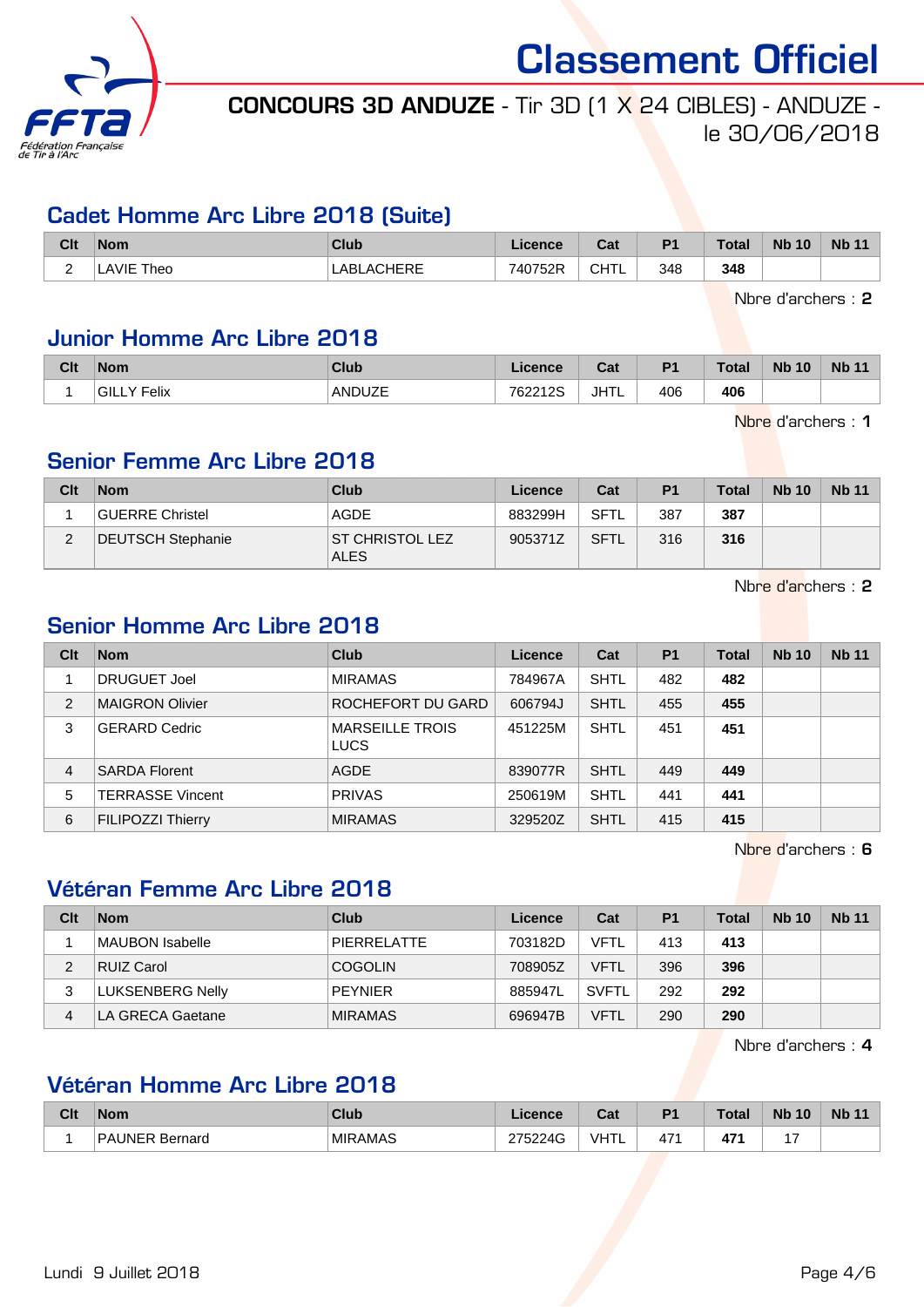

# CONCOURS 3D ANDUZE - Tir 3D (1 X 24 CIBLES) - ANDUZE -

# le 30/06/2018

#### Vétéran Homme Arc Libre 2018 (Suite)

| Clt            | <b>Nom</b>              | <b>Club</b>        | Licence | Cat          | <b>P1</b> | <b>Total</b> | <b>Nb 10</b> | <b>Nb 11</b> |
|----------------|-------------------------|--------------------|---------|--------------|-----------|--------------|--------------|--------------|
| 2              | <b>GAGE Michel</b>      | <b>PEYNIER</b>     | 787258R | <b>VHTL</b>  | 471       | 471          | 9            |              |
| 3              | RUIZ Alain              | <b>COGOLIN</b>     | 599520C | <b>VHTL</b>  | 462       | 462          |              |              |
| 4              | <b>LACHASSE Olivier</b> | <b>MENDE</b>       | 646970D | <b>VHTL</b>  | 442       | 442          |              |              |
| 5              | <b>TRAMUTOLA Roland</b> | <b>MIRAMAS</b>     | 329265X | <b>VHTL</b>  | 430       | 430          |              |              |
| 6              | <b>PERRET Dominique</b> | <b>ANDUZE</b>      | 870146L | <b>SVHTL</b> | 382       | 382          |              |              |
| $\overline{7}$ | <b>BRUN Michel</b>      | <b>PIERRELATTE</b> | 920568T | <b>VHTL</b>  | 343       | 343          |              |              |
| 8              | <b>LANDO Patrick</b>    | <b>ROBION</b>      | 354080V | <b>SVHTL</b> | 323       | 323          |              |              |
| 9              | <b>MACEK Francois</b>   | LANGLADE           | 783667M | <b>SVHTL</b> | 301       | 301          |              |              |

Nbre d'archers : 9

### Junior Femme Arc Chasse 2018

| Clt | <b>Nom</b>               | Club   | Licence | <b>Cat</b><br>ual | P <sub>1</sub> | Total | <b>N<sub>b</sub></b><br>10 <sub>1</sub> | <b>Nb 11</b> |
|-----|--------------------------|--------|---------|-------------------|----------------|-------|-----------------------------------------|--------------|
|     | Camille<br><b>CABROL</b> | MILLAU | 821446B | <b>JFAC</b>       | 185            | 185   |                                         |              |

Nbre d'archers : 1

## Senior Femme Arc Chasse 2018

| Clt | <b>Nom</b>           | Club                    | .icence | יפ<br>uai   | P <sub>1</sub> | <b>Total</b> | <b>Nb 10</b> | <b>Nb</b> |
|-----|----------------------|-------------------------|---------|-------------|----------------|--------------|--------------|-----------|
|     | Christine<br>PALADAN | CHEFORT DU GARD<br>'RO∖ | 739469W | <b>SFAC</b> | ດ4 ດ<br>ں اے   | つイつ<br>2 I J |              |           |

Nbre d'archers : 1

#### Vétéran Femme Arc Chasse 2018

| Clt      | <b>Nom</b>      | Club           | Licence | Cat         | P <sub>1</sub> | Total | <b>Nb 10</b> | <b>Nb 11</b> |
|----------|-----------------|----------------|---------|-------------|----------------|-------|--------------|--------------|
|          | AUDRAN Solange  | <b>COGOLIN</b> | 859372A | <b>VFAC</b> | 203            | 203   |              |              |
| <u>_</u> | GORGE Veronique | <b>ROBION</b>  | 652524R | <b>VFAC</b> | 186            | 186   |              |              |

Nbre d'archers : 2

#### Vétéran Homme Arc Chasse 2018

| Clt            | <b>Nom</b>                   | Club                                  | Licence | Cat          | P <sub>1</sub> | <b>Total</b> | <b>Nb 10</b> | <b>Nb 11</b> |
|----------------|------------------------------|---------------------------------------|---------|--------------|----------------|--------------|--------------|--------------|
|                | <b>GILLY Claude</b>          | <b>ANDUZE</b>                         | 765651E | <b>VHAC</b>  | 370            | 370          |              |              |
| 2              | <b>ZOUYENE Marc</b>          | <b>ANDUZE</b>                         | 642170L | <b>VHAC</b>  | 336            | 336          |              |              |
| 3              | <b>FONTANEAU Jean Claude</b> | <b>PUY SAINTE</b><br>REPARADE ARR     | 098447H | <b>SVHAC</b> | 315            | 315          |              |              |
| $\overline{4}$ | MASSE Alain                  | <b>CHIRAC</b>                         | 430877V | <b>VHAC</b>  | 312            | 312          |              |              |
| 5              | <b>ALIBERT Jean Michel</b>   | <b>GONFARON</b>                       | 634123P | <b>VHAC</b>  | 286            | 286          |              |              |
| 6              | <b>MILCENT Noel</b>          | <b>ST CHRISTOL LEZ</b><br><b>ALES</b> | 381529F | <b>VHAC</b>  | 284            | 284          |              |              |
| 7              | <b>AUDRAN Michel</b>         | <b>COGOLIN</b>                        | 371922N | <b>SVHAC</b> | 237            | 237          |              |              |